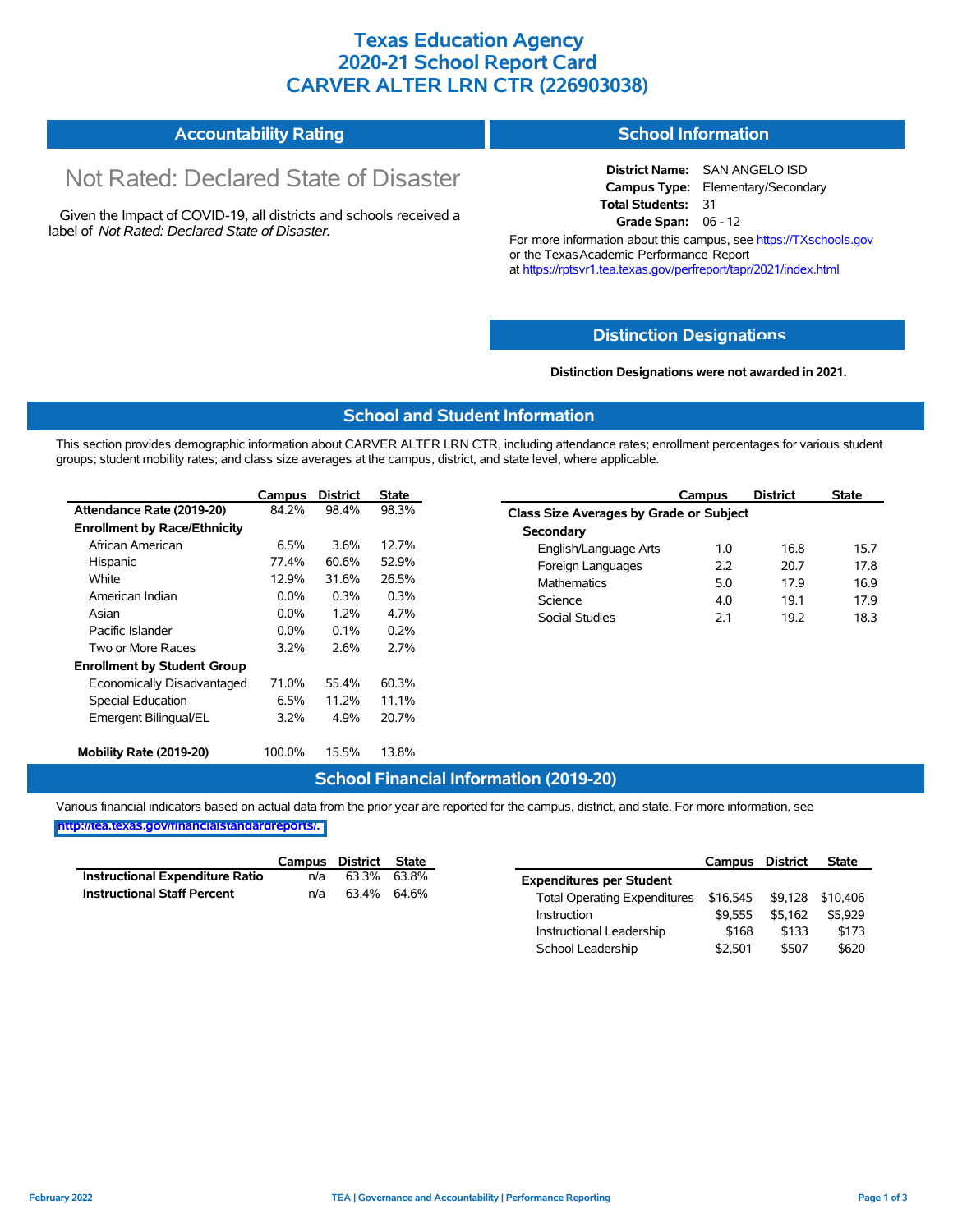## **Texas Education Agency 2020-21 School Report Card**

#### **STAAR Outcomes**

This section provides STAAR performance and outcomes. **Please note that due to the cancellation of spring 2020 STAAR administration due to the COVID-19 pandemic, 2019 results are shown.**

|                                                                                |                                                                    |              |          |         |                 |                 |                          |          |        |                 | Two                      |               |  |
|--------------------------------------------------------------------------------|--------------------------------------------------------------------|--------------|----------|---------|-----------------|-----------------|--------------------------|----------|--------|-----------------|--------------------------|---------------|--|
|                                                                                |                                                                    |              |          |         | African         |                 |                          | American |        | <b>Pacific</b>  | or<br>More               | Econ          |  |
|                                                                                |                                                                    | <b>State</b> | District |         | Campus American | <b>Hispanic</b> | White                    | Indian   | Asian  | <b>Islander</b> | Races                    | <b>Disady</b> |  |
| STAAR Performance Rates at Approaches Grade Level or Above (All Grades Tested) |                                                                    |              |          |         |                 |                 |                          |          |        |                 |                          |               |  |
| All Subjects                                                                   | 2021                                                               | 67%          | 57%      | *       |                 | ∗               |                          |          |        |                 |                          |               |  |
| Mathematics                                                                    | 2021                                                               | 66%          | 55%      | $\star$ |                 | *               |                          |          |        |                 |                          |               |  |
| STAAR Performance Rates at Meets Grade Level or Above (All Grades Tested)      |                                                                    |              |          |         |                 |                 |                          |          |        |                 |                          |               |  |
| All Subjects                                                                   | 2021                                                               | 41%          | 32%      | $\star$ |                 | *               |                          |          |        |                 |                          |               |  |
| <b>Mathematics</b>                                                             | 2021                                                               | 37%          | 27%      | *       |                 | *               | $\overline{\phantom{a}}$ |          |        |                 |                          |               |  |
|                                                                                | STAAR Performance Rates at Masters Grade Level (All Grades Tested) |              |          |         |                 |                 |                          |          |        |                 |                          |               |  |
| All Subjects                                                                   | 2021                                                               | 18%          | 12%      | *       |                 | ∗               |                          |          |        |                 |                          |               |  |
| Mathematics                                                                    | 2021                                                               | 18%          | 12%      | $\star$ |                 | $\ast$          |                          |          |        |                 |                          |               |  |
| <b>STAAR Assessment Participation (All Grades Tested)</b>                      |                                                                    |              |          |         |                 |                 |                          |          |        |                 |                          |               |  |
| All Subjects                                                                   | 2021                                                               | 88%          | 94%      | 76%     | *               | 73%             | 71%                      |          |        |                 |                          | 73%           |  |
|                                                                                | 2019                                                               | 99%          | 99%      | 92%     | 100%            | 91%             | 95%                      | *        | $\ast$ |                 |                          | 96%           |  |
| ELA/Reading                                                                    | 2021                                                               | 89%          | 95%      | 69%     | *               | 67%             | $\ast$                   |          |        |                 | $\overline{\phantom{a}}$ | 73%           |  |
|                                                                                | 2019                                                               | 99%          | 99%      | 91%     | $\ast$          | 90%             | 86%                      | $\ast$   | $\ast$ |                 | $\overline{\phantom{a}}$ | 96%           |  |
| Mathematics                                                                    | 2021                                                               | 88%          | 95%      | 62%     | *               | 60%             | $\ast$                   |          |        |                 |                          | 50%           |  |
|                                                                                | 2019                                                               | 100%         | 100%     | 93%     | 100%            | 90%             | $\ast$                   | *        | ∗      |                 |                          | 97%           |  |

- Indicates there are no students in the group.<br>\* Indicates results are masked due to small numbers to protect student confidentiality.<br>n/a Indicates data reporting is not applicable for this group.